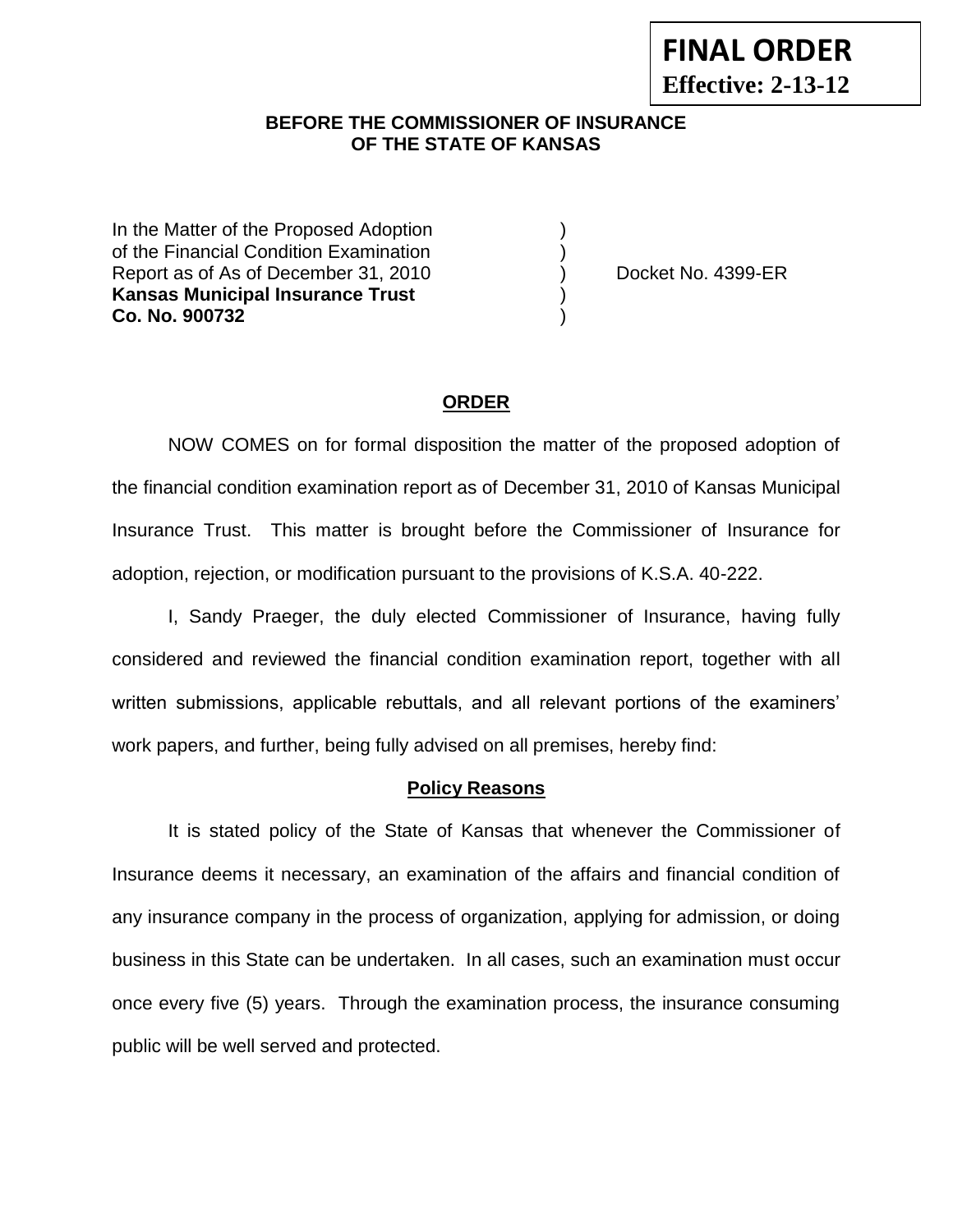#### **Findings of Fact**

1. The Commissioner of Insurance has jurisdiction over this matter pursuant to K.S.A. 40-222.

2. An examination of Kansas Municipal Insurance Trust was undertaken by the Kansas Insurance Department and was completed on August 23, 2011.

3. The examiner-in-charge tendered and filed with the Kansas Insurance Department a verified written report of the examination within thirty (30) days following completion of the examination, to wit, on October 24, 2011.

4. Following receipt of the verified report, the Kansas Insurance Department transmitted the report to Kansas Municipal Insurance Trust on November 21, 2011, with a duly executed notice advising the company of its opportunity to prepare and submit to the Kansas Insurance Department a written submission or rebuttal with respect to any and all matters contained in the report Kansas Municipal Insurance Trust was further advised that any written submission or rebuttal needed to be filed with the Kansas Insurance Department no later than thirty (30) days after receipt of the verified report.

5. Kansas Municipal Insurance Trust filed a written acceptance of the verified report on January 20, 2012.

6. Based upon the written submission tendered, Kansas Municipal Insurance Trust took no exceptions to matters contained in the verified report.

7. Within thirty (30) days of the end of the time period allowed for written submission or rebuttal, the Commissioner of Insurance fully reviewed the report, together with all written submissions and rebuttals provided by Kansas Municipal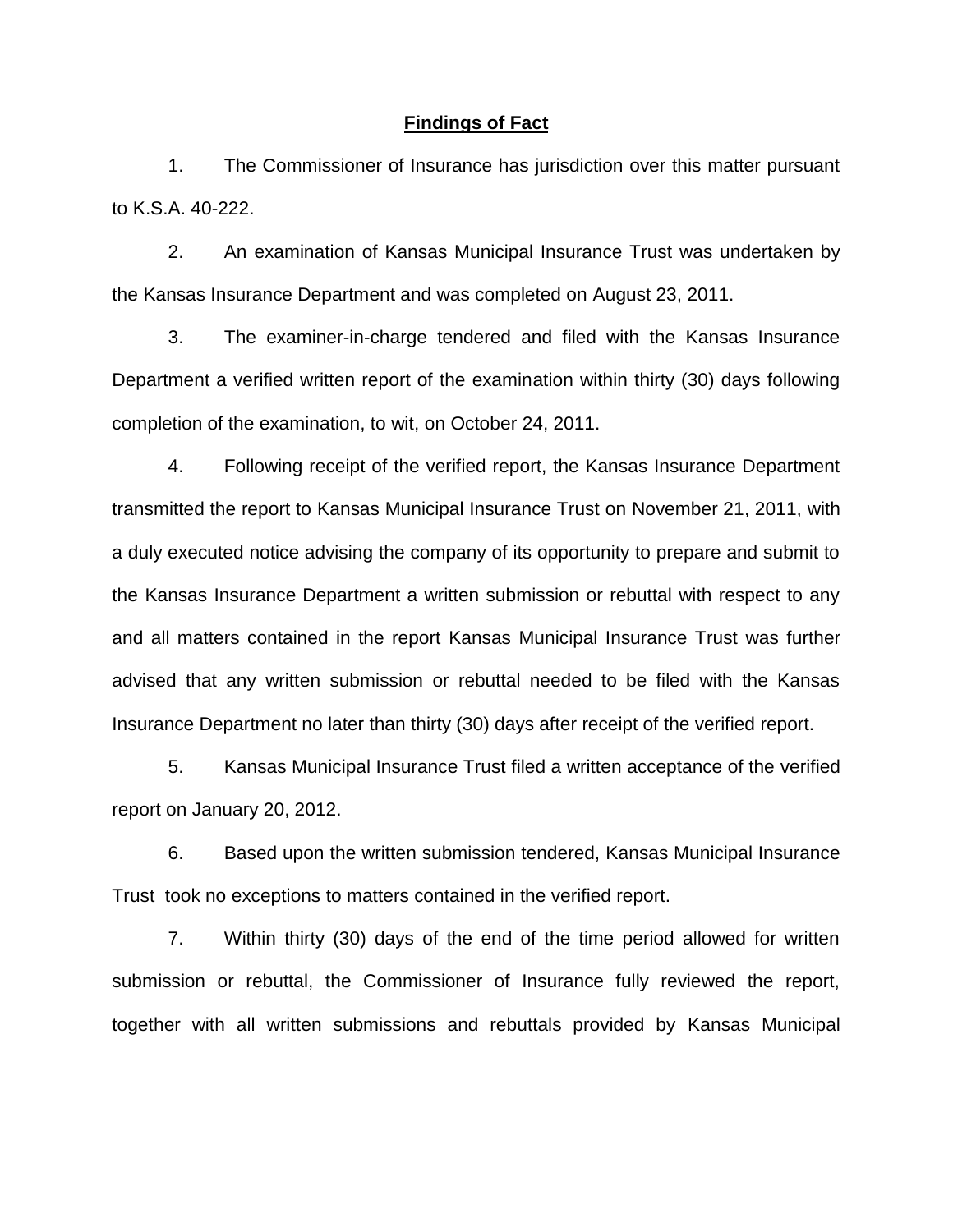Insurance Trust. The Commissioner of Insurance further reviewed all relevant workpapers.

8. No other written submissions or rebuttals were submitted by Kansas Municipal Insurance Trust.

# **Conclusion of Law**

9. K.S.A. 40-222(k)(2) provides:

"Within 30 days of the end of the period allowed for the receipt of written submissions or rebuttals, the commissioner shall fully consider and review the report, together with any written submissions or rebuttals and any relevant portions of the examiners workpapers and enter an order:

- (A) Adopting the examination report as filed or with modification or corrections. If the examination report reveals that the company is operating in violation of any law, regulation or prior order of the commissioner, the commissioner may order the company to take any action the commissioner considers necessary and appropriate to cure such violations; or
- (B) rejecting the examination report with directions to the examiners to reopen the examination for purposes of obtaining additional data, documentation or information, and refiling pursuant to subsection (k); or
- (C)call and conduct a fact-finding hearing in accordance with K.S.A. 40- 281 and amendments thereto for purposes of obtaining additional documentation, data, information and testimony."
- 10. Based upon the Findings of Fact enumerated in paragraphs #1 through #8

above, the financial condition examination report as of December 31, 2010 of Kansas

Municipal Insurance Trust should be adopted.

### **IT IS THEREFORE, BY THE COMMISSIONER OF INSURANCE, ORDERED THAT:**

1. The financial condition examination report as of December 31, 2010 of

Kansas Municipal Insurance Trust, hereby is adopted.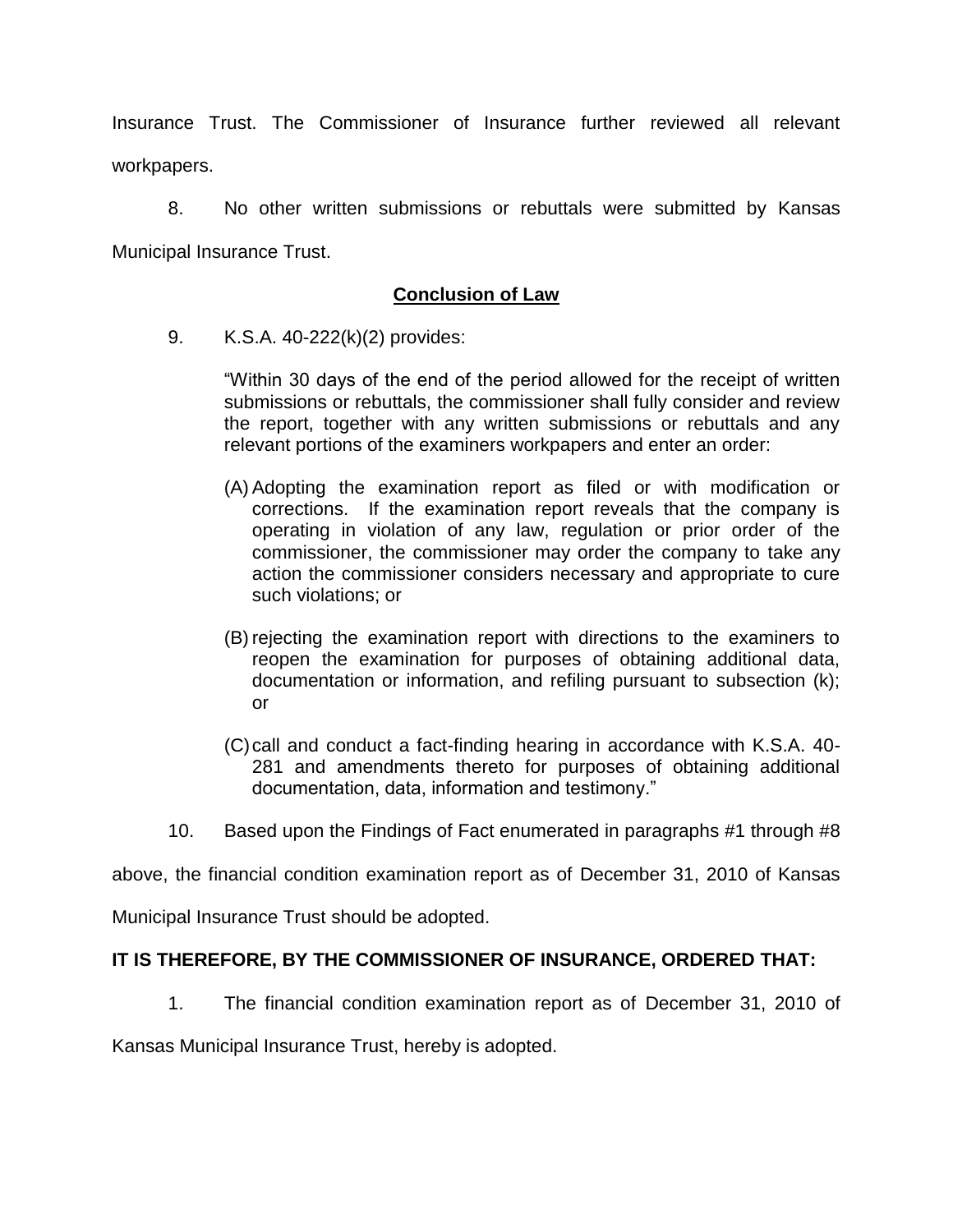2. The Commissioner of Insurance retains jurisdiction over this matter to issue any and all further Orders deemed appropriate or to take such further action necessary to dispose of this matter.

**IT IS SO ORDERED THIS \_26th\_ DAY OF JANUARY, 2012 IN THE CITY OF TOPEKA, COUNTY OF SHAWNEE, STATE OF KANSAS.**



\_/s/ Sandy Praeger\_\_\_\_\_\_\_\_\_\_\_\_\_\_\_\_ Sandy Praeger Commissioner of Insurance By: \_/s/ Zachary J.C. Anshutz\_\_\_\_\_\_\_\_\_\_\_ Zachary J. C. Anshutz General Counsel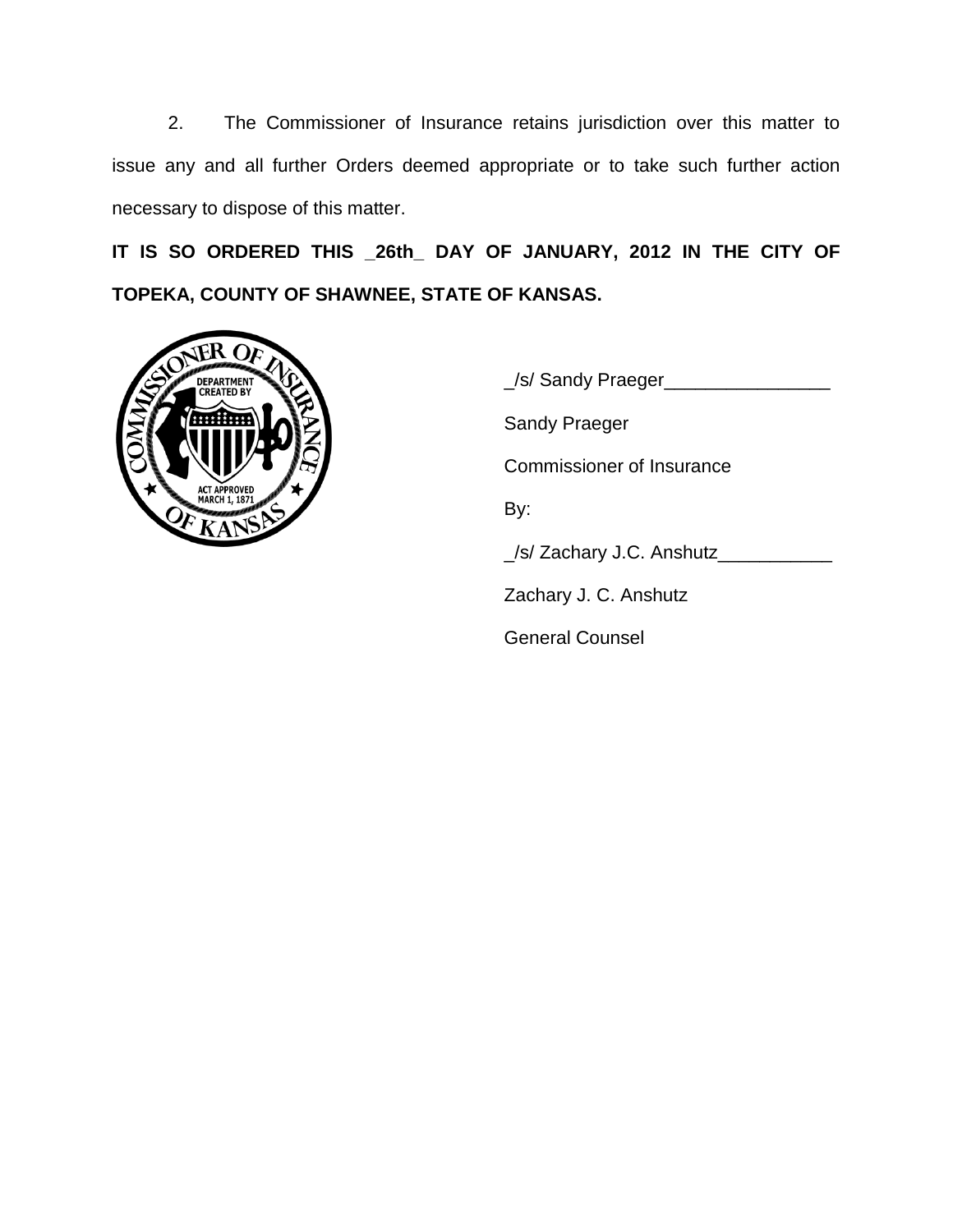# **NOTICE OF RIGHTS TO HEARING AND REVIEW**

# **Within fifteen (15) days of the date of service of this Order,** Kansas Municipal

Insurance Trust may submit a written request for a hearing pursuant to K.S.A. 77-537

and K.S.A. 77-542. Any request for a hearing should be addressed to the following:

Zachary J.C. Anshutz, General Counsel Kansas Insurance Department 420 S.W. 9<sup>th</sup> Street Topeka, Kansas 66612

If a hearing is requested, the Kansas Insurance Department will serve notice of

the time and place of the hearing and information on procedures, right of representation,

and other rights of parties relating to the conduct of the hearing.

### **If a hearing is not requested in the time and manner stated above, this**

## **Order shall become effective as a Final Order, without further notice, upon the**

**expiration of time for requesting a hearing.** In the event Kansas Municipal Insurance

Trust files a Petition for Judicial Review, pursuant to K.S.A. 77-613(e), the agency

officer to be served on behalf of the Kansas Insurance Department is

Zachary J.C. Anshutz, General Counsel Kansas Insurance Department 420 S.W.  $9<sup>th</sup>$  Street Topeka, Kansas 66612